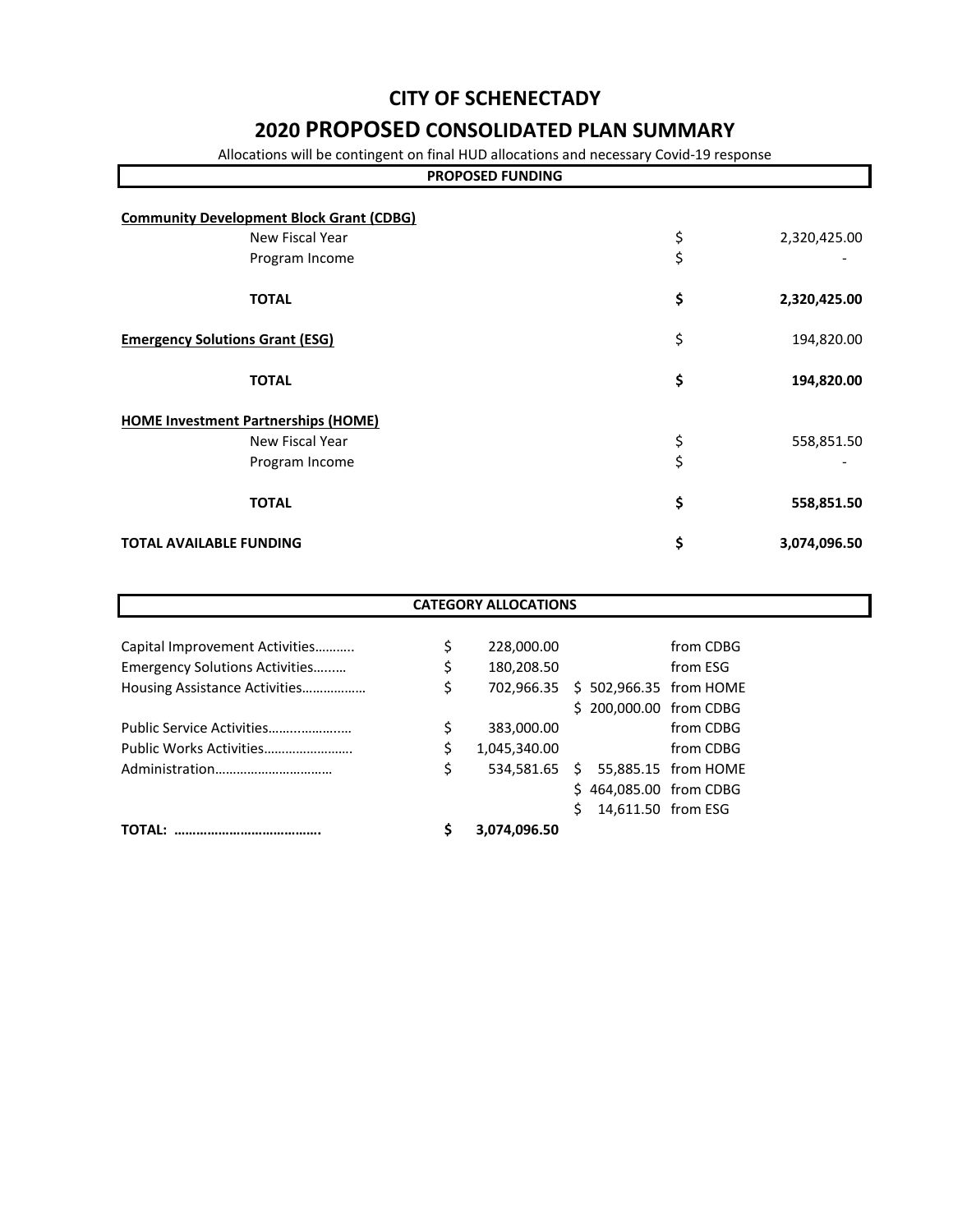### **2020 PROPOSED CAPITAL IMPROVEMENT RECOMMENDATIONS = \$228,000**

| Organization                                         | Project                                        | <b>Description</b>                                                                                                                                                 | <b>Funding</b><br>Source | <b>Requested Funding</b> | <b>Proposed Funding</b> | 2019 Plan |
|------------------------------------------------------|------------------------------------------------|--------------------------------------------------------------------------------------------------------------------------------------------------------------------|--------------------------|--------------------------|-------------------------|-----------|
| Schenectady Inner City<br>Ministry (SICM)            | <b>Buildng Security System</b>                 | Funds will be used for Capital Improvements for building security enhancement.                                                                                     | CDBG                     | 88,000.00 \$             | 88,000.00               |           |
| Friendship House                                     | Center Upgrades                                | <b>FCDC Community Development Funds will be used to assist with upgrades and the expantion for the Community</b><br>Development Center located at 955 State Street | CDBG                     | 50,000.00 \$             | 50,000.00               | -5        |
| Schenectady Community<br>Action Program, Inc. (SCAP) | 913 Albany Street<br>improvements and upgrades | Funds will be used for exterior improvements to SCAP's resource center located at 913<br>Albany Street                                                             | CDBG                     | $55,000.00$ \$           | 55,000.00               | - 5       |
| Urban Initiatives Group/<br><b>SEAT Center</b>       | Alchemy- An Urban Arts<br>Experience           | Funds will be used to rehab makers spaces that will be provide job training and<br>support artists and entrepreneuers.                                             | CDBG                     | 35,000.00 \$             | 35,000.00 \$            |           |
|                                                      | <b>Paige Total</b>                             |                                                                                                                                                                    |                          |                          |                         |           |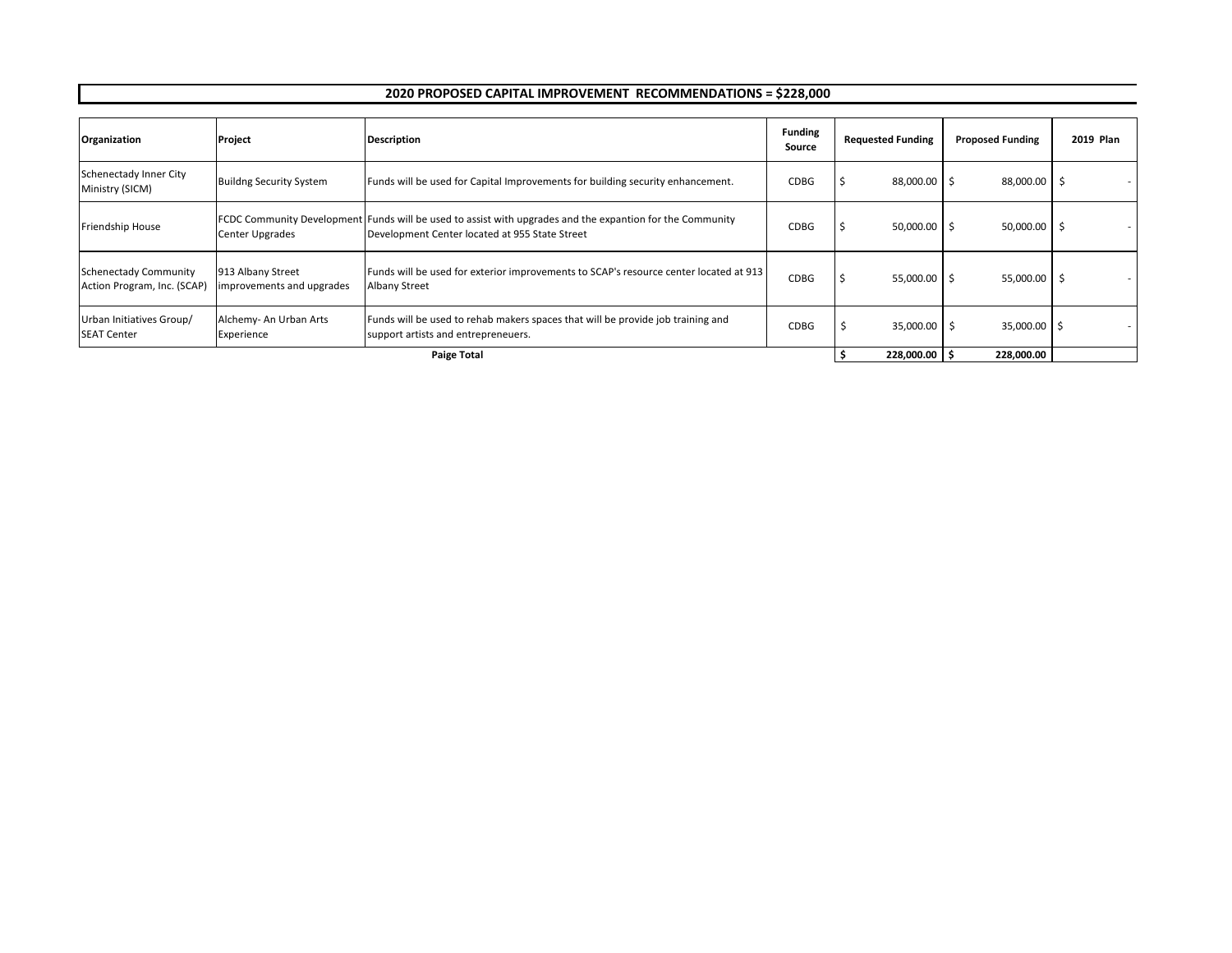### **2020 PROPOSED EMERGENCY SOLUTIONS GRANT RECOMMENDATIONS = \$180,209**

| Organization                                                | Project                                                    | <b>Description</b>                                                                                                                                                                                                                                                                                | <b>Funding Source</b> | <b>Requested Funding</b> | <b>2020 Plan</b> | 2019 Plan    |
|-------------------------------------------------------------|------------------------------------------------------------|---------------------------------------------------------------------------------------------------------------------------------------------------------------------------------------------------------------------------------------------------------------------------------------------------|-----------------------|--------------------------|------------------|--------------|
| Bethesda House                                              | Homeless Housing and<br><b>Eviction Prevention Program</b> | Funds will be used for salaries/fringes and non personnel costs<br>providing intake, assessment, referral, follow-up case management,<br>and assertive outreach services to secure permanent housing, regain<br>housing, or maintain housing for the homeless population citywide.                | <b>ESG</b>            | $100,000.00$ \$          | 44,258.50 \$     | 36,250.00    |
| Bethesda House                                              | Day Program Drop-In Center                                 | Funds will be used for salaries/fringes and non personnel costs for the<br>Day Program Drop-In Center, providing comprehensive services to the<br>homeless, disabled and disadvantaged populations citywide.                                                                                      | <b>ESG</b>            | 35,000.00 \$<br>S        | 23,250.00 \$     | 23,250.00    |
| CARES, Inc.                                                 | Homeless Management and<br>Information System (HMIS)       | Funds will be used to provide administrative/personnel costs and<br>software licenses for the HUD mandated Homeless Management and<br>Information System (HMIS).                                                                                                                                  | <b>ESG</b>            | 15,000.00 \$<br>Ŝ        | 10,127.00 \$     | 10,127.50    |
| CARES, Inc.                                                 | Continuum of Care<br>Administration                        | Funds will be used to provide administrative/personnel costs for the<br>Continuum of Care administration including creation and submittal of<br>the consolidated application, data collection, training, and technical<br>assistance.                                                             | ESG                   | 15,000.00 \$<br>\$.      | $10,127.00$ \$   | 10,127.50    |
| Safe, Inc.                                                  | Safe House                                                 | Funds will be used for salaries/fringes of the House Manager and<br>Street Outreach Worker and rent and utilities for Safe House, a<br>temporary emergency shelter for runaway and homeless youths 16-20<br>years old, primarily serving the Hamilton Hill/Central State Street<br>neighborhoods. | <b>ESG</b>            | $50,000.00$ \$<br>\$     | 33,500.00 \$     | 33,500.00    |
| <b>Schenectady Community Action</b><br>Program, Inc. (SCAP) | Homeless Prevention and<br>Rapid Re-Housing Program        | Funds will be used for personnel program delivery costs of counselors<br>and attorneys providing for court advocacy, legal assistance, rapid re-<br>housing and tenant/landlord services.                                                                                                         | <b>ESG</b>            | $90,000.00$ \$           | 58,946.00 \$     | 58,946.00    |
|                                                             |                                                            | Page Total                                                                                                                                                                                                                                                                                        |                       | \$305,000.00             | \$180,208.50     | \$172,201.00 |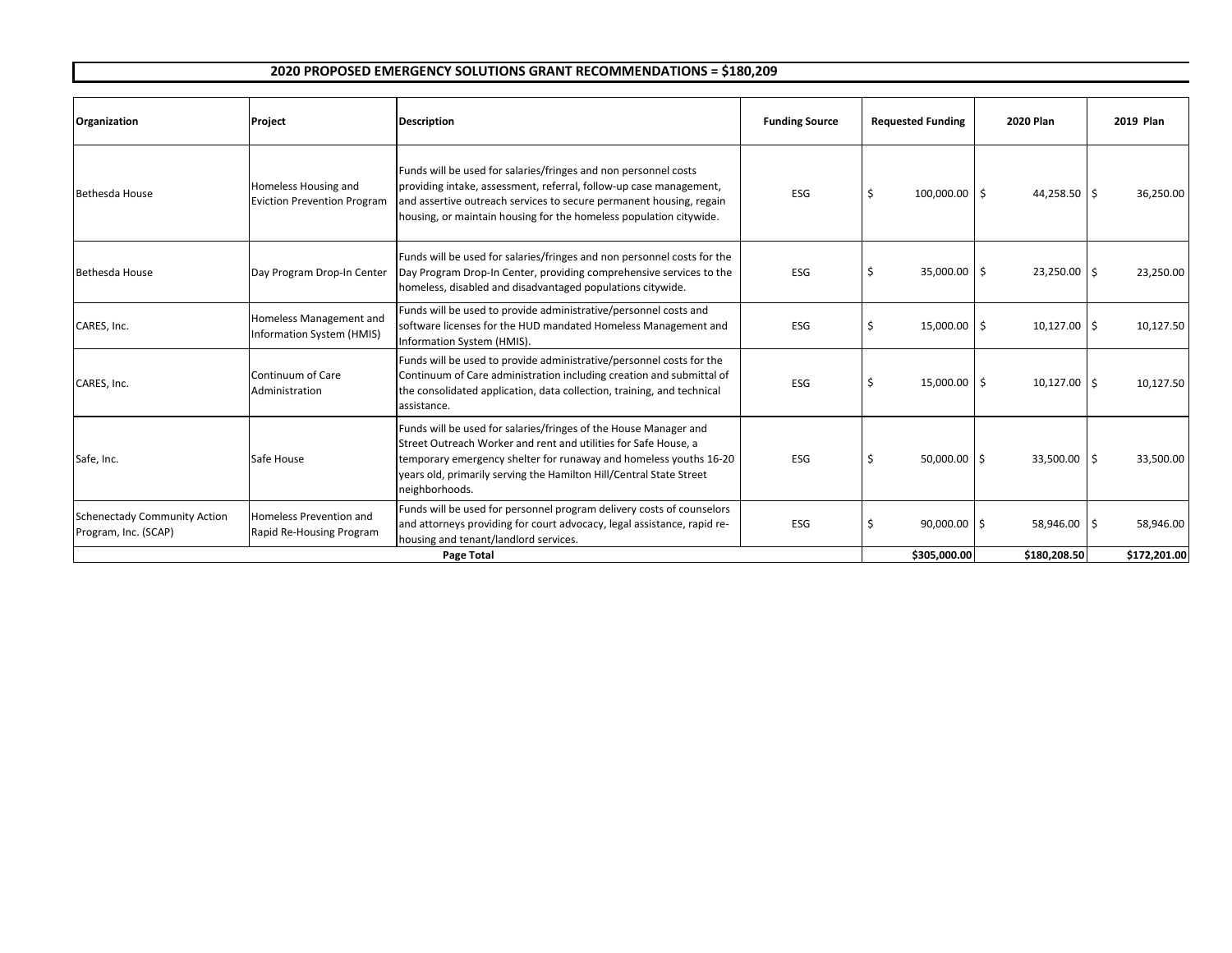#### **2020 PROPOSED HOUSING ASSISTANCE RECOMMENDATIONS = \$702,966**

| Organization                                   | Project                                                              | <b>Description</b>                                                                                                                                                                          | <b>Funding Source</b> | <b>Requested Funding</b> | <b>Proposed Funding</b> | 2019 Plan  |
|------------------------------------------------|----------------------------------------------------------------------|---------------------------------------------------------------------------------------------------------------------------------------------------------------------------------------------|-----------------------|--------------------------|-------------------------|------------|
| <b>Better Community</b><br>Neighborhoods, Inc. | Administrative/ Operating Costs                                      | Funds will be used for salaries/fringes and nonpersonnel costs in support of<br>BNI's housing programs including housing rehabilitation, in the Hamilton<br>Hill neighborhood.              | <b>HOME</b>           | Ŝ.<br>72,631.00 \$       | 25,000.00 \$            | 25,000.00  |
| <b>Better Comunity</b><br>Neighborhoods, Inc.  | Homeowner Occupied or First Time<br>Homebuyer Housing Rehabilitation | Funds will be used to assist ten (10) income eligible homeowners or first<br>time homebuyers with housing rehabilitation services, particulary code<br>violations.                          | CDBG                  | 300,000.00 \$<br>Ŝ       | 200,000.00 \$           | 200,000.00 |
| Habitat of Schenectady                         | Habitat Single Family Homes                                          | Funds will be used to build three single famly homes in the Mt. Pleasant<br>Neighborhood in collaboration with the Capital Region Land Bank.                                                | <b>HOME</b>           | 375,000.00               | $317,966.35$ \$<br>- S  | 136,000.00 |
| <b>Better Community</b><br>Neighborhoods, Inc. | Second Mortgage Program                                              | Funds will be used to provide closing or down payment assistance to a<br>maximum of 10% of the purchase price for an owner-occupied house for<br>low and moderate income persons, citywide. | <b>HOME</b>           | $100,000.00$ \$          | $100,000.00$ \$         | 100,000.00 |
| Bethesda House                                 | Homeless Prevention and Rental<br>Assistance Program                 | Funds will provide tenant-based rental assistance and security deposits to<br>resident families of the City of Schenectady that are homeless or at<br>imminent risk of becoming homeless.   | <b>HOME</b>           | 75,000.00 \$             | $60,000.00$ \$          | 60,000.00  |
|                                                |                                                                      | Page Total                                                                                                                                                                                  |                       | $922,631$ \$             | 702,966 \$              | 521,000    |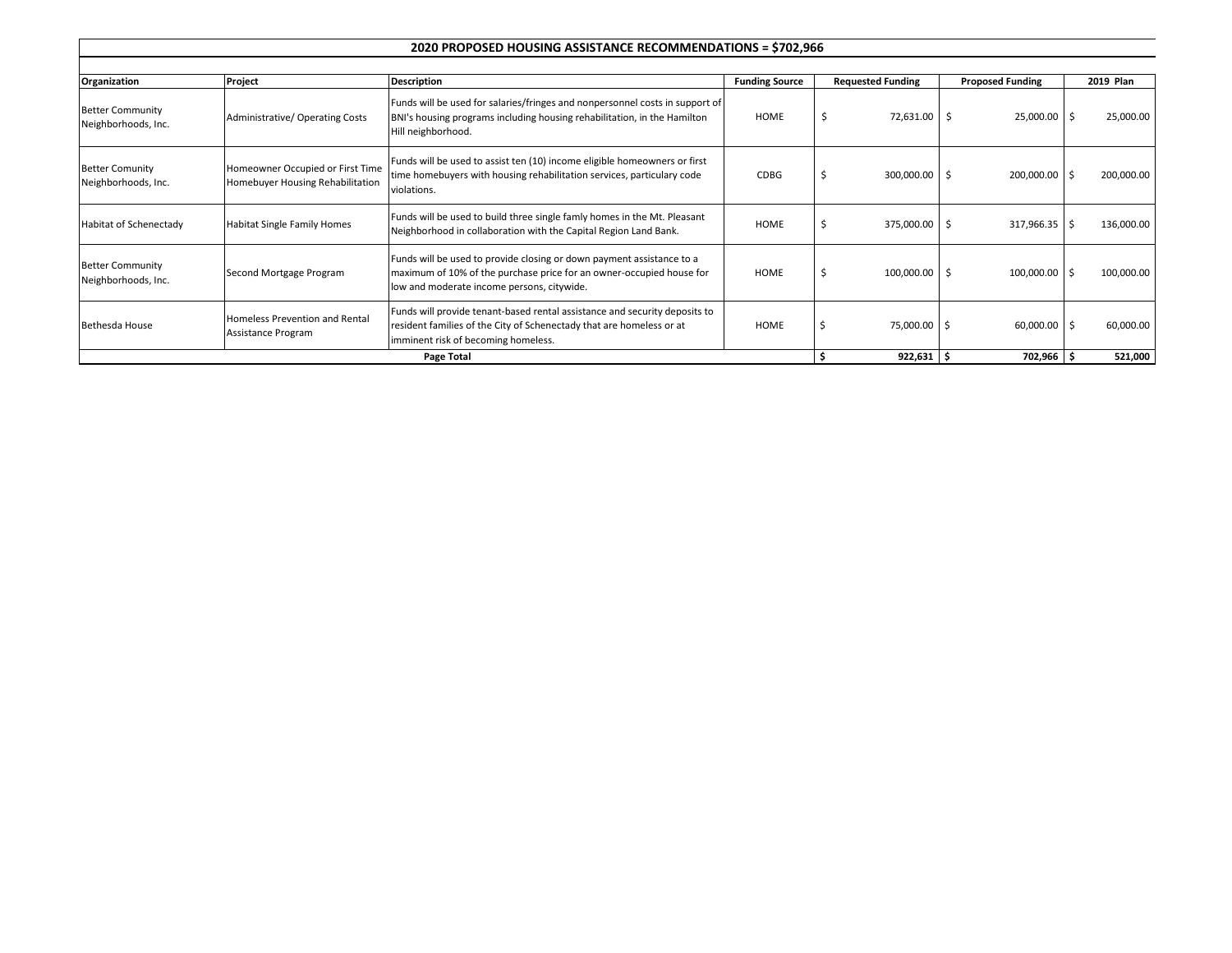| 2020 PROPOSED NRSA PUBLIC SERVICE RECOMENDATIONS-\$55,000 |                              |                                                                                                                                                                                                                |                          |                          |                         |           |  |  |
|-----------------------------------------------------------|------------------------------|----------------------------------------------------------------------------------------------------------------------------------------------------------------------------------------------------------------|--------------------------|--------------------------|-------------------------|-----------|--|--|
|                                                           |                              |                                                                                                                                                                                                                |                          |                          |                         |           |  |  |
| Organization                                              | Project                      | <b>Description</b>                                                                                                                                                                                             | <b>Funding</b><br>Source | <b>Requested Funding</b> | <b>Proposed Funding</b> | 2019 Plan |  |  |
| <b>Electric City Barn</b>                                 | <b>Workforce Development</b> | Funds will be used to pair artisan makers with workforce development programs to train workers in creative trades                                                                                              | CDBG                     | $50,000.00$ \$           | 20,000.00               | 33,500.00 |  |  |
| Hamilton Hill Arts Center                                 | ArtReach                     | Funds will be used for personnel and nonpersonnel costs for Project ArtReach, providing educational and cultural programming<br>for primarily low and moderate income youth in the Hamilton Hill neighborhood. | CDBG                     | 60,000.00 \$             | 35,000.00 \$            | 20,000.00 |  |  |
|                                                           |                              | Page Total                                                                                                                                                                                                     |                          | 110,000.00 \$            | 55,000.00 \$            | 53,500.00 |  |  |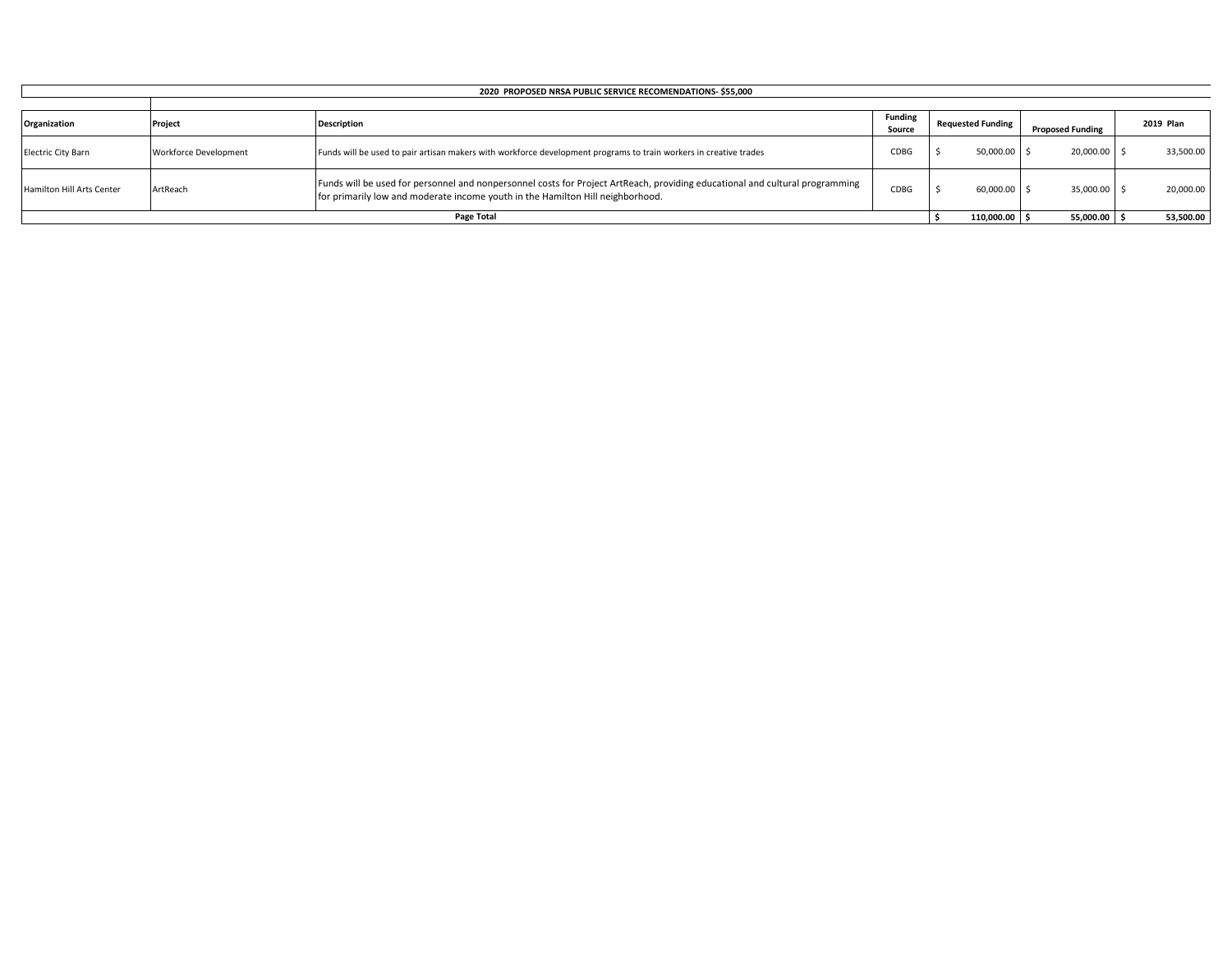**2020 PROPOSED PUBLIC SERVICE RECOMMENDATIONS = \$328,000**

| Organization                                                | Project                                                                                                      |                                                                                                                                                                                                                                                                                                                                                                                    | <b>Funding Source</b> | <b>Requested Funding</b> | <b>Proposed Funding</b> | <b>2019 Plan</b> |
|-------------------------------------------------------------|--------------------------------------------------------------------------------------------------------------|------------------------------------------------------------------------------------------------------------------------------------------------------------------------------------------------------------------------------------------------------------------------------------------------------------------------------------------------------------------------------------|-----------------------|--------------------------|-------------------------|------------------|
|                                                             |                                                                                                              |                                                                                                                                                                                                                                                                                                                                                                                    |                       |                          |                         |                  |
| <b>YMCA</b>                                                 | Jerry Burrell Drop-In Summer Program                                                                         | Funds will be used for Jerry Burrell Park summer programming including day and night programs consisting of arts and<br>crafts, fitness, nutrition, swimming lessons, sports and education.                                                                                                                                                                                        | <b>CDBG</b>           | Ś.<br>30,244.00          | l \$<br>30,000.00       | 30,000.00        |
| Ancient Order of Hibernians                                 | <b>Schenectady Senior Center</b>                                                                             | Funds will be used to pay for the Schenectady Senior Center which will provide lunch, educational and recreational<br>activities to Seniors within the City of Schenectady                                                                                                                                                                                                         | CDBG                  | Ś<br>44,328.00           | l s<br>30,000.00        | 30,000.00        |
| <b>Better Community</b><br>Neighborhoods, Inc.              | Homebuyer Education and Foreclosure<br><b>Prevention Program</b>                                             | Funds will be used for personnel costs for a Homebuyer Education and Foreclosure Prevention Program, providing pre-<br>purchase and default housing counseling, intervention and assistance to low and moderate income potential<br>homebuyers/homeowners in maintaining decent affordable housing, primarily serving the Hamilton Hill and Central State<br>Street neighborhoods. | CDBG                  | Ś<br>67,600.00           | l s<br>40,000.00        | 40,000.00        |
| Boys and Girls Club of<br>Schenectady                       | Quackenbush Park, Hillhurst and<br>Steinmetz Parks Recreational and<br><b>Educational Enrichment program</b> | Funds will be used for personnel and nonpersonnel costs for a park program providing families and youths with increased<br>opportunities including sports programs, swimming lessons, arts and crafts, nutrition education, prevention education,<br>family programs and special events at Quackenbush, Hillhurst and Steinmetz Parks.                                             | <b>CDBG</b>           | Ś<br>130,890.00          | 100,000.00<br>-S        | 100,000.00<br>-Ś |
| Schenectady Youth Boxing and<br>Fitness, Inc.               | Peaceful Warriors Boxing Club                                                                                | Funds will be used for program- to assist with hirng a program coordinator and to serve children and youth, 18 and<br>under, in low and moderate income areas.                                                                                                                                                                                                                     | CDBG                  | \$<br>12,000.00          | 7,000.00<br>l \$        | 7,000.00<br>-Ś   |
| Working Group on Girls                                      | Building Brighter Futures for Girls                                                                          | Funds will be used to assist with increasng the number of girls served in weekly girls circles at Schenectady City Schools, Mother/<br>Daughter circles, field trips and celebration dinner activities                                                                                                                                                                             | <b>CDBG</b>           | Ś<br>16,000.00           | 10,000.00<br>l s        | 10,000.00        |
| <b>Schenectady Community Action</b><br>Program, Inc. (SCAP) | Mt. Pleasant Outreach                                                                                        | Funds will be used to provide a full-time presence at the new Mt. Pleasant Library to asisit residence to navigate various social services<br>resources available to low and moderate income residence                                                                                                                                                                             | <b>CDBG</b>           | Ś.<br>75,000.00          | l \$<br>15,000.00 \$    | 15,000.00        |
| <b>Affirmative Action Office</b>                            | <b>Job Training Program</b>                                                                                  | Funds will be used to provide an introductory Craft Skills & Employment Training programs that will specifically designed to provide<br>this training to those who are unemployed, dislocated or disadvantaged, this program will qualify them for entry-level employment in<br>the construction industry.                                                                         | CDBG                  | Ś<br>114,600.00          | 30,000.00<br>l \$       | 50,000.00        |
| Schenectady Inner City Ministry<br>(SICM)                   | Summer Lunch Program                                                                                         | Funds will be used to support the SICM summer lunch program.                                                                                                                                                                                                                                                                                                                       | <b>CDBG</b>           | Ś<br>20,000.00           | 5,000.00<br>۱s.         | 5,000.00         |
|                                                             |                                                                                                              | <b>New Programs/Projects</b>                                                                                                                                                                                                                                                                                                                                                       |                       |                          |                         |                  |
| Organization                                                | Project                                                                                                      | Description                                                                                                                                                                                                                                                                                                                                                                        | <b>Funding Source</b> | <b>Requested Funding</b> |                         |                  |
| Capital District Center for<br>Independence                 | Disibilities Support Services                                                                                | Funds will be used to support the CDCI effort to support individuals with disabilities with the services they need to maintain<br>independent and self-sufficient lives                                                                                                                                                                                                            | <b>CDBG</b>           | Ś<br>$20,000.00$ \$      | $6,000.00$ \$           |                  |
| <b>Big Brothers Big Sisters</b>                             | <b>Fostering Futures</b>                                                                                     | Funds will be used to support foster parents and mentoring support for children going through family court.                                                                                                                                                                                                                                                                        | <b>CDBG</b>           | Ś<br>15,000.00           | 15,000.00<br>I\$        | -Ś               |
| Cocoa House/ SICM                                           | Meals and More                                                                                               | Funds will be used to increase food security, to train 25 urban youth to grow food and maintain an on-site garden.                                                                                                                                                                                                                                                                 | CDBG                  | Ś<br>10,000.00 \$        | 10,000.00 \$            |                  |
| Vale Urban Farms/ SICM                                      | <b>Training Program</b>                                                                                      | Funds will be used to develop and implement an urban farmer trining program and to expand educational programming for home<br>gardners.                                                                                                                                                                                                                                            | CDBG                  | Ś<br>55,000.00           | l s<br>30,000.00 \$     |                  |
|                                                             |                                                                                                              | Page Total                                                                                                                                                                                                                                                                                                                                                                         |                       | \$610.662                | \$328,000               | 287,000          |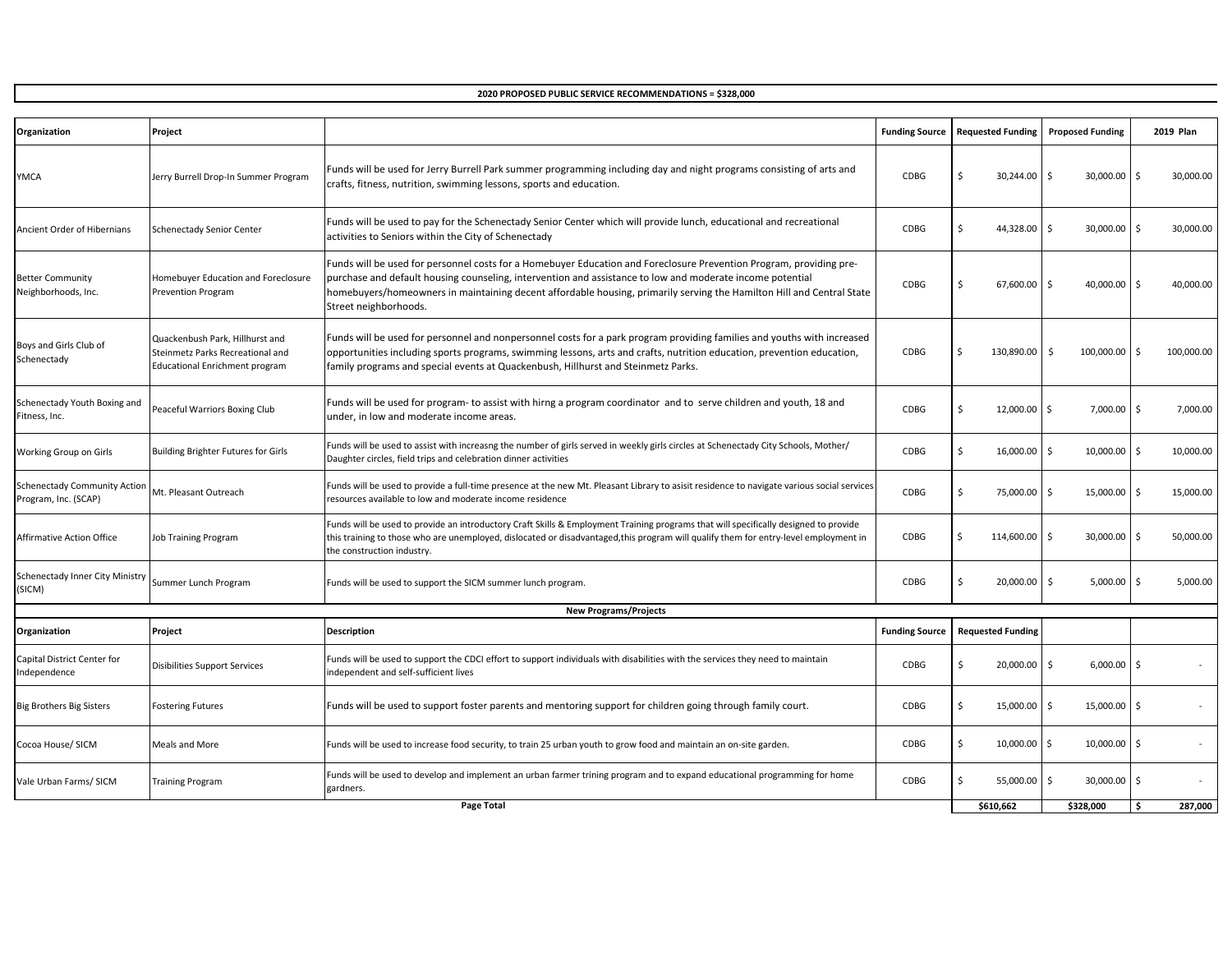### **2020 PROPOSED PUBLIC WORKS RECOMMENDATIONS = \$1,045,340**

| Organization                                                    | Project                                                               | <b>Description</b>                                                                                                                                                                                                                                    | <b>Funding Source</b> |  |                              |                           | Requested<br><b>Funding</b> | <b>Proposed Funding</b>     |  | 2019 Plan |
|-----------------------------------------------------------------|-----------------------------------------------------------------------|-------------------------------------------------------------------------------------------------------------------------------------------------------------------------------------------------------------------------------------------------------|-----------------------|--|------------------------------|---------------------------|-----------------------------|-----------------------------|--|-----------|
| Code Enforcement                                                | Program Delivery                                                      | Funds will be used for personnel and nonpersonnel costs for code<br>enforcement activities in low and moderate income neighborhoods.                                                                                                                  | CDBG                  |  | 125,000.00 \$                | 90,000.00                 | ۱Ś                          | 100,000.00                  |  |           |
| Department of Development, Office of<br><b>General Services</b> | Program Delivery                                                      | Funds will be used for City Staff time related to the demolition of City owned<br><b>Buildings</b>                                                                                                                                                    | CDBG                  |  | $30,000.00$ \$               | 30,000.00                 | -Ś                          | 30,000.00                   |  |           |
| Department of Development                                       | Demolition of Properties                                              | Funds will be used for the acquisition and demolition of approximately twelve<br>(12) blighted and abandoned properties throughout the city.                                                                                                          | CDBG                  |  | $229,116.00$ \$              | 229,340.00                | -S                          | 307,500.00                  |  |           |
| <b>Engineering Department</b>                                   | Street Rehabilitation and<br><b>Facilities Improvement</b><br>Program | Funds will be used for the rehabilitation or reconstruction of approximately<br>one (1) mile of CDBG eligible streets and include ADA improvements required<br>under Federal Law and where specified by the City in various CDBG target<br>areas.     | CDBG                  |  | 400,000.00 \$                | 400,000.00                | l \$                        | 400,000.00                  |  |           |
| <b>Office of General Services</b>                               | Schenectady Neighborhood<br>Assistance Program (SNAP)                 | Funds will be used for personnel and nonpersonnel costs in support of SNAP<br>and property management activities, providing for the stablization of in-rem<br>properties taken through foreclosure to stop deterioration and retain<br>marketability. | CDBG                  |  | 330,000.00 \$                | 140,000.00 \$             |                             | 150,000.00                  |  |           |
| The Schenectady Foundation                                      | Thriving Neighborhoods                                                | Funds will be used to implement the strategies that are developed for<br>neighborhood revitalization from the Thriving Neighborhoods Challenge with<br>The Schenectady Foundation                                                                     | CDBG                  |  | 100,000.00 \$                | 100,000.00                | -Ś                          | 100,000.00                  |  |           |
| Section 108 Loan Guarantee Program                              | Property<br>Acquisition/Demolition                                    | Funds will be used for the partial repayment of the Section 108 Loan<br>Guarantee Program's principal and interest for property acquisition and<br>demolition for the removal of citywide blighting conditions.<br>Page Total                         | CDBG                  |  | 56,000.00 \$<br>1,270,116.00 | 56,000.00<br>1,045,340.00 | -Ś                          | 56,000.00<br>\$1,143,500.00 |  |           |